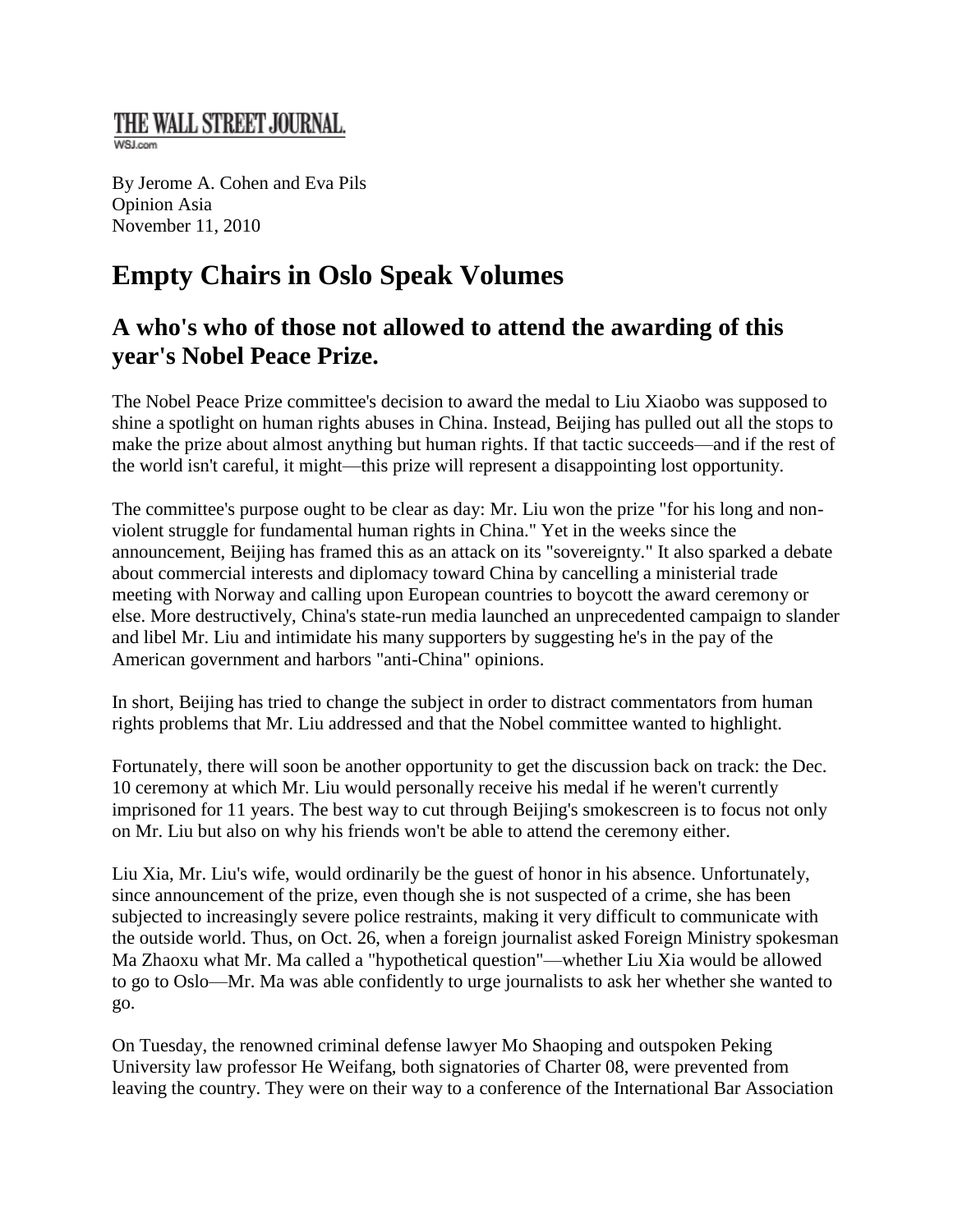in London, scheduled months ahead. They already held November return tickets and had no plans to go to Oslo. Yet the authorities told them they were not allowed to leave, because they "might endanger state security."

Consider also blind "barefoot lawyer" Chen Guangcheng, who has been invited to attend. He probably doesn't even know he is on the guest list. Since his release from prison on Sept. 9 after serving more than four years for "intentionally damaging public property" and "organizing others to block traffic" (his real crime was revealing the local government's massive forced abortions and sterilizations), he and his family have been under extraordinarily fierce extralegal detention. Their impoverished rural farmhouse is at all times encircled by a horde of police officers and hired guards, who have severed all communications, installed security cameras and all-night bright lights, and frequently threatened Mr. Chen as well as would-be visitors. The last any of his friends spoke to him or his wife was in late September.

Hu Jia is another friend of Mr. Liu who will not be able to honor him in Oslo. Mr. Hu is serving a 3½-year prison sentence for "inciting to subvert state power," related to his activism on behalf of the environment, AIDS-related official abuses, persecuted human rights defenders and others. His wife, also an activist, has been warned that upon his release in 2011 the family, which endured illegal harassment before Mr. Hu's detention, will likely be subjected to the same sort of suffocating illegal house arrest that their friends the Chens have long suffered.

Another activist illegally detained in his apartment is former Shanghai housing lawyer Zheng Enchong. He helped expose a corrupt conspiracy between Shanghai officials and private developers who evicted local residents to make way for building projects. It first cost him his lawyer's license. He then was sent to prison for three years, ostensibly for sending abroad "state secrets" but actually because he persisted in advising the dispossessed. He has been holed up by police for most of the last four years and is now strictly confined again after sending out messages supporting Liu Xiaobo.

At least the whereabouts of these activists are known. That is not the case with another unfrocked lawyer who will not be in Oslo on Dec. 10, Gao Zhisheng, one of China's most courageous human-rights defenders, who has been kept under house arrest, harassed, imprisoned, tortured and humiliated since 2006. At present he has literally "been disappeared"—authorities won't say whether he is in jail again and, if so, why; or where he is; or even if he is still alive. And this is not his first disappearance. Earlier this year, after sustained efforts on his behalf by foreign governments, human rights organizations and media, Mr. Gao emerged for one week of limited freedom following 14 months of disappearance. Yet, after contacting his wife and children, who fled to the U.S. last year, and a few friends, he again went missing and there has been no news of him since April 20.

Foreign politicians, diplomats, journalists, business people, academics and rights activists should be asking Beijing why these people and many other admirable Chinese invitees won't be allowed to travel to Norway. Such sunlight might burn off some of the fog the Chinese government has tried to create around its civil and political rights record. There is no better way to answer Beijing's diversionary nationalistic propaganda offensive than to call attention to those empty chairs on Dec. 10.